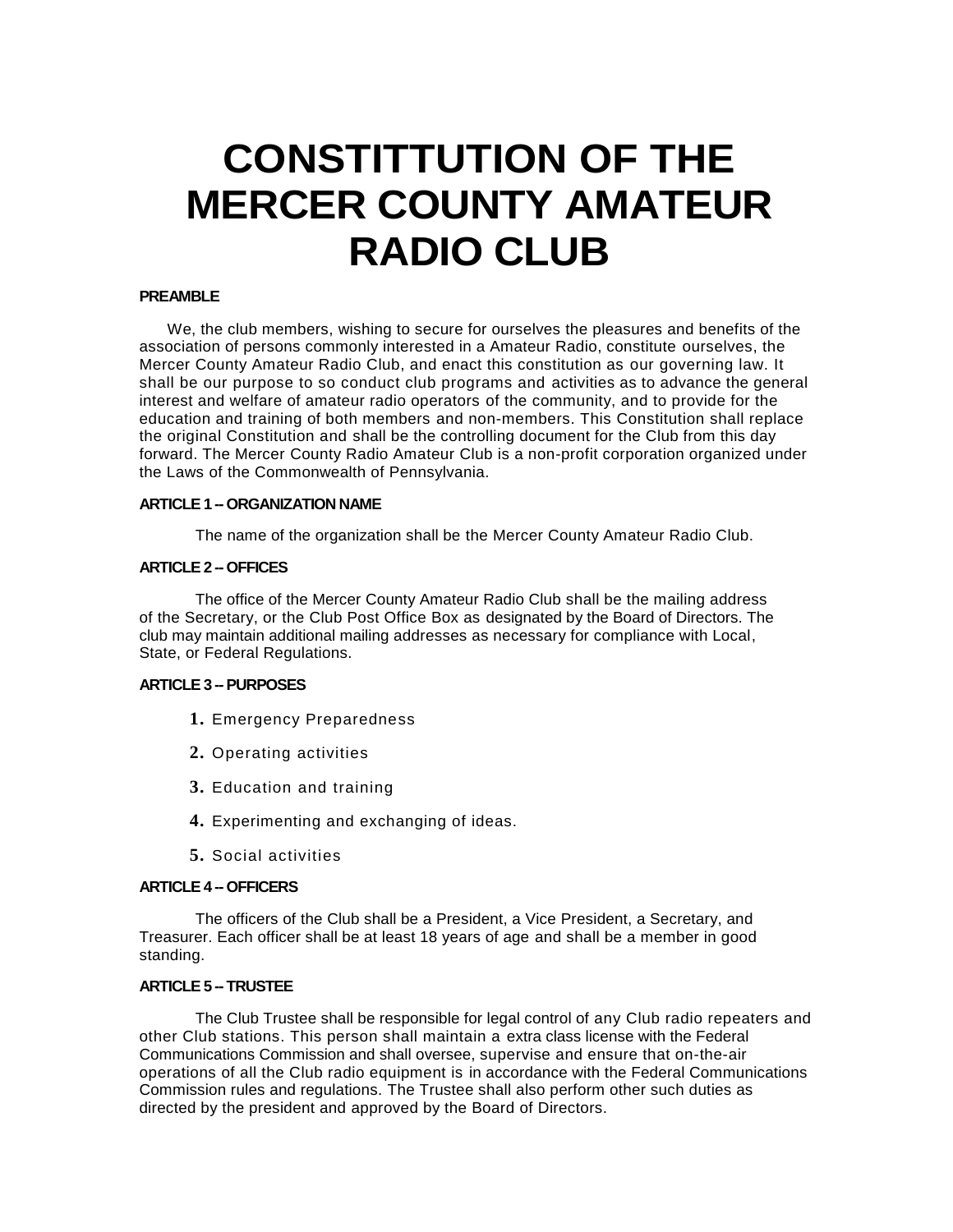#### **ARTICLE 6 -- BOARD OF DIRECTORS**

There shall be a Board of Directors. The makeup of the Board of Directors and its duties shall be as defined in the By Laws.

## **ARTICLE 7 -- COMMITTEES**

The President shall appoint the chairperson of all standing committees and any other committees as the President desires. The committee chairperson shall be a regular member, but other Committee persons may be student or associate members.

#### **ARTICLE 8 -- MEMBERS**

## *SECTION 1* – *MEMBERSHIP CLASSES*

Membership in the club shall be divided into three classes.

Regular Members are members holding a valid amateur radio license.

Student Members are members that are full time students having a valid amateur radio operator's license.

Associate Members are members any persons interested in Amateur Radio Communications not having a valid amateur radio license.

#### *SECTION 2 – VOTING RIGHTS*

Regular and Student Members shall have voting rights. Associate Members may participate in all Club activities, but may not hold office or vote.

## *SECTION 3 – VOTING*

Only Regular Members and Student Members are entitled to vote. However, comments by Associate Members will be accepted before voting is taken. Voting for officers shall be by written ballot in cases where there are competing candidates for the same office or on questions where there is a close division of sentiment on the question. In all other cases, voting will be by a show of hands.

#### *SECTION 4 – NOTICE OF MEETINGS*

Advance written notice shall be given to all Club Members in advance of any meeting at which business is to change the By-Laws or other rules or procedures affecting the rights of the Club Members. Notices shall be sent to members concerning special meetings, and the business to be transacted. Only business as designated in the notice shall be transacted. Such notices shall be sent by email to all club members with an email address on file, or if a paid member does not have an email address on file, ordinary postal delivery. All notices must be mailed at least 4 days prior to the meeting.

## *SECTION 5 – QUORUM*

A quorum for any constitution change shall consist of two/thirds of the paid up members of the club by referendum. A three fourths majority present is required for approval of the changes.

A quorum for the transaction of any other business shall consist of 8 paid up Regular and Student Members of the Club.

#### **ARTICLE 9 -- AMENDMENTS**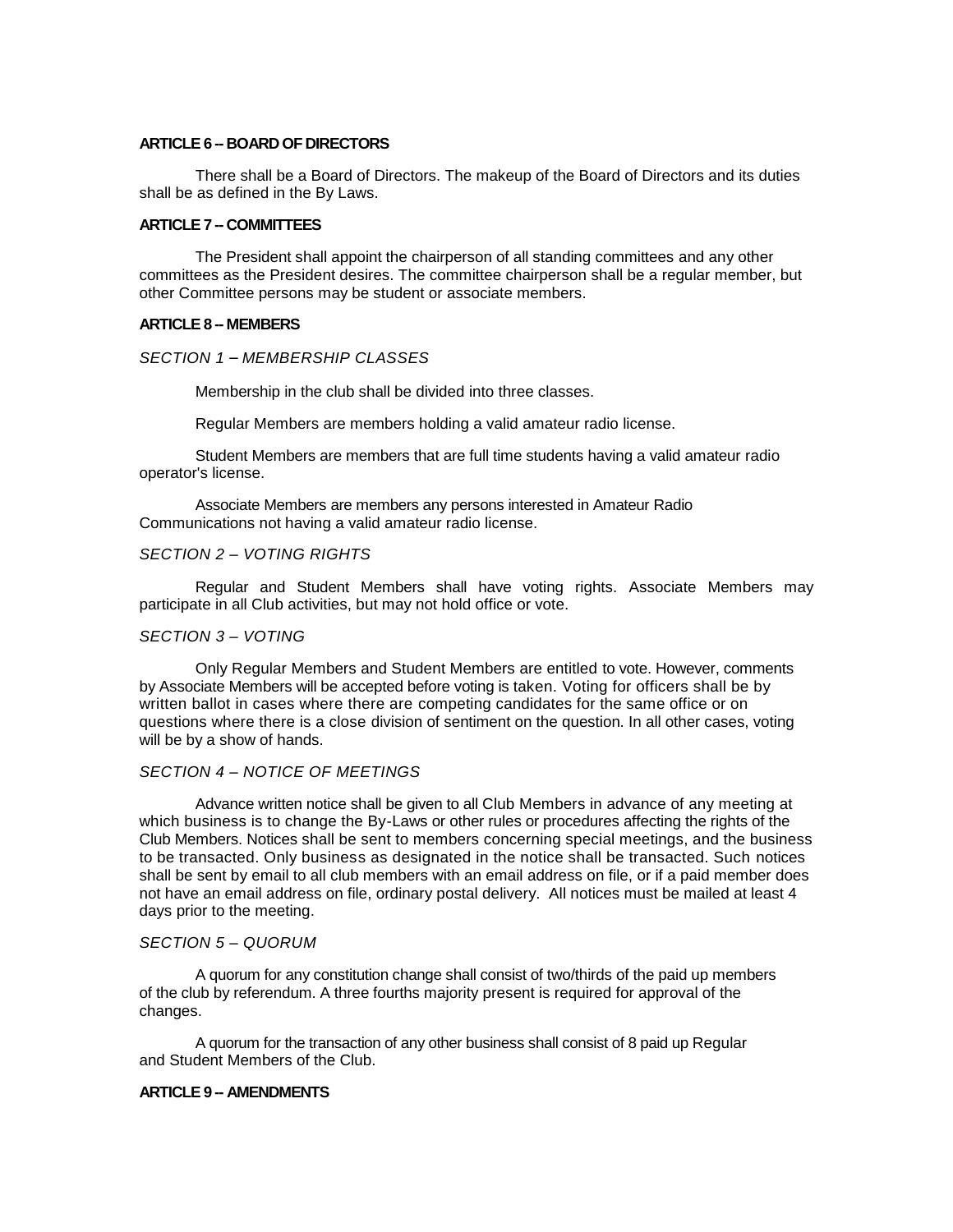Any amendment(s) to this constitution shall be presented to the Secretary in writing. The amendment shall be read at a monthly meeting, and again at the following monthly meeting. Provided that all members have been notified of the intent to amend the constitution, after the second reading the amendment shall be voted on and required a twothirds (2/3) vote of the members present at that meeting to pass. If passed it shall immediately become part of the constitution.

# **ARTICLE 10 -- REMOVAL OF OFFICER**

Any officer of the MCARC may be removed from office for the abuse of authority, failure to perform duties of that office, or misconduct in office, by a vote of two-thirds (2/3) of the members present provided that the charges against the officer be in writing, signed and dated and filed with the Secretary at least one month before the vote shall be taken on it. A copy of said charge shall be served upon the officer by the Secretary at least two (2) weeks before such vote shall be taken.

## **ARTICLE 11 -- NON DISCRIMINATION**

No discrimination, interference, restriction, or coercion shall be exercised by reason of physical or mental disability, (whether perceived or actual, temporary or permanent), race, creed, color, ancestry, citizenship, ethnic or national origin, political or religious affiliation, belief or practice, sex, sexual orientation, gender identity, marital status, family relationship or responsibility, personal or social style, or behavior, or age by the Mercer County Amateur Radio Club.

# **ARTICLE 12 -- DISSOLUTION OF THE CLUB**

In the event that the Mercer County Amateur Radio Club should be dissolved, the Board of Directors shall, after paying or making provision for the payment of all liabilities of the club, dispose of all the assets of said Club exclusively for the purpose of the club, in such manner, or to such organization or organizations organized exclusively for charitable. educational, religious, or scientific purposes as at the time shall qualify as an exempt organization or organizations under 501 © (3) (attached to the Constitution as Attachment A.), of the Internal Revenue Code of 1954 (or the corresponding provision of any further United States Internal Revenue Law.), as the Board of Directors shall determine based on any provision of the Constitution and By-Laws of the Mercer County Amateur Radio Club. Any such assets which are not able to be disposed of shall be disposed by the Court of Common Pleas on the County of Mercer, exclusively for such proposes or to such organization or organizations, as the Court shall determine, which are organized and operated exclusively for such purposes.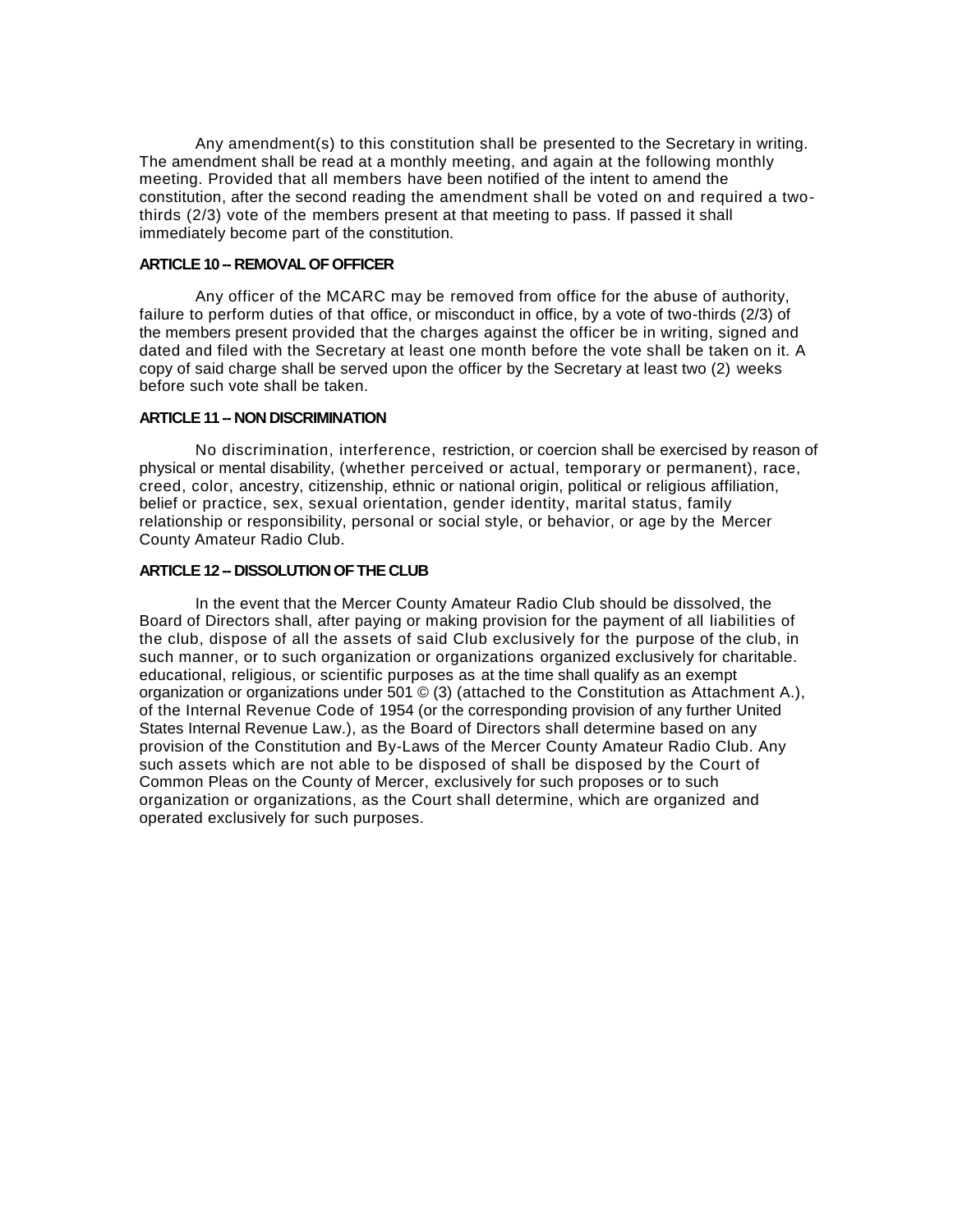## AMENDMENT TO THE CONSTITUTION OF THE MERCER COUNTY AMATEUR RADIO CLUB

## **ARTICLE 13. —LIABILITY AND INDEMNIFICATION**

## *SECTION 1. LIABILITY OF DIRECTORS*

No Director or Officer shall be personally liable for monetary damages as such for any action taken or for failure to take any action for and on behalf of the Mercer County Amateur Radio Club unless the Director has breached or failed to perform the duties of his office under Title 15 Subchapter F (SS 8361 — 8367) was added November 1986, P.L. 1458, No. 1445, and repealed December 19, 1990, P.L. 834, No 198, effective immediately. The subject matter is now contained in Subchapter B of Chapter 5, Subchapter B of Chapter 17 and Subchapter B of Chapter 57 of Title 15. (Relating to standard of care and justifiable reliance), or the breach or failure to perform constitutes self-dealing, willful misconduct, and recklessness. (The above referred to Title 15 is attached to the Constitution as Attachment B).

## *SECTION 2. INDEMNIFICTION OF DIRECTORS AND OFFICERS*

The Mercer County Amateur Radio Club shall indemnify any Director or Officer who is a party to or is threatened to be made a party to, or who is called as a witness in connection with any threatened, pending or completed action, suit or proceeding, whether civil, criminal, administrative or investigative, including any action by or in the right of this Mercer County Amateur Radio Club. The indemnification is to include Attorney's fees, judgments, fines, and amounts paid in settlement actually and reasonably incurred by said person in connection with such action, suit, or proceeding, unless the act or failure to act giving rise to the claim for indemnification is determined to have constituted willful misconduct or recklessness. The Mercer County Amateur Radio Club shall pay expenses incurred by said Officer or Director in defending said actions in advance of final disposition of such action, suit or proceeding, which the sum shall be repaid by the Officer or Director if it shall be ultimately be determined that said Officer or Director is not entitled to be indemnified by the Mercer County Amateur Radio Club.

# *SECTION 3. CONFLICT OF INTEREST POLICY*

Is attached as Attachment C: MCARC Conflict of Interest Policy Rev 02 2014